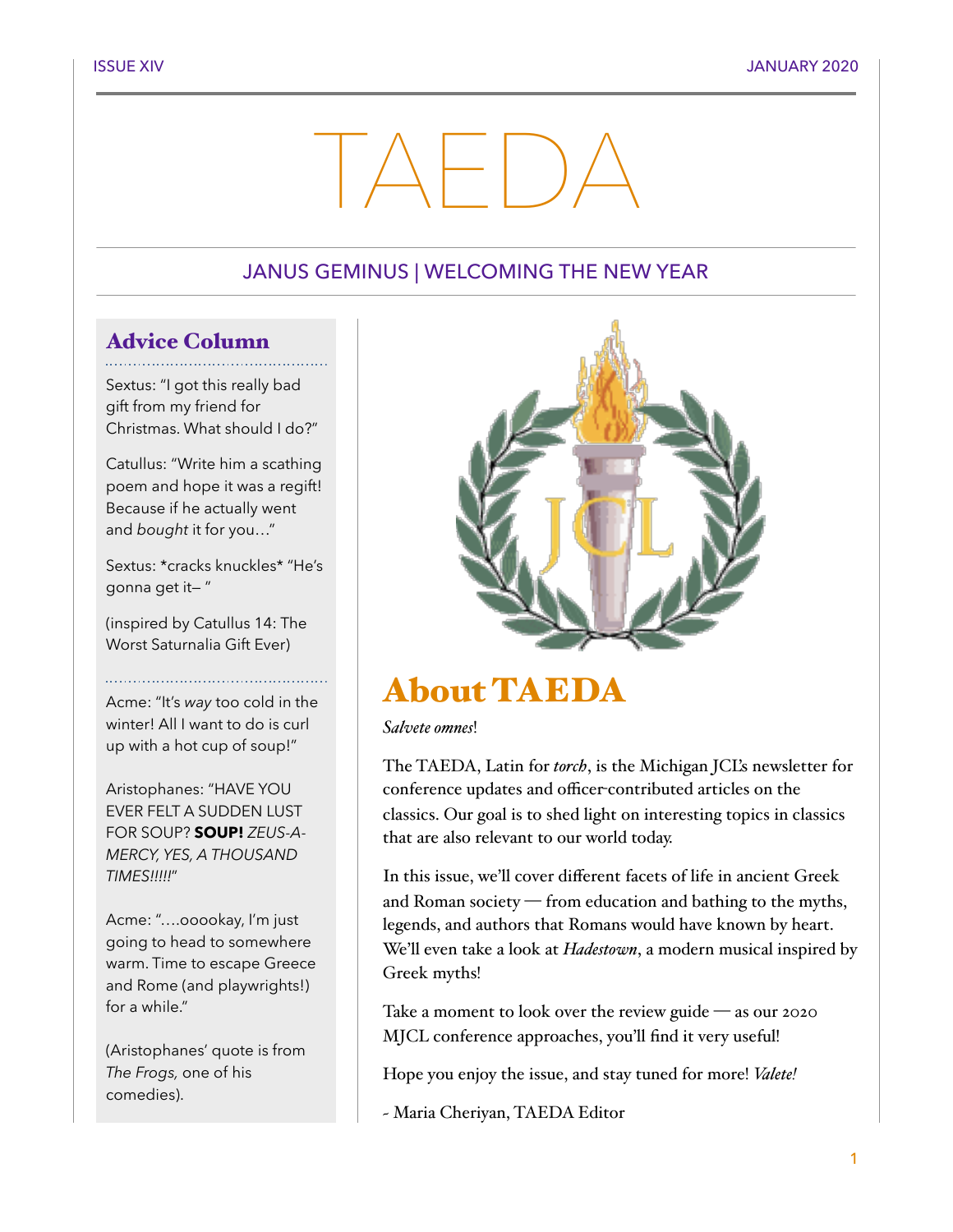### Culture and *Comites*

In this issue, you'll read about some of the most important cultural phenomena in Rome and the most famous literary figures of the age.

#### Our Contributors

HANS LIU — MJCL president, senior at Detroit Country Day School.

MARIA CHERIYAN — TAEDA Editor, junior at Detroit Country Day School.

SOPHIA TESIC — MJCL Parliamentarian, junior at Mercy High School.

DALIA HOUSEY — MJCL Historian, junior at Mercy High School.

Hope you're enjoying the issue! Feel free to reach out at [michiganMJCL@gmail.com](mailto:michiganMJCL@gmail.com).

#### *Education in Ancient Rome*

*Sophia Tesic* 

Undoubtedly, the people of Ancient Rome led lives with parallels to the present day. One of these parallels is schooling, which is the center of the lives of many kids today.

While Rome never required children to go to school, many children did receive some form of education. For

families able to afford the relatively low cost of tuition, the benefits of learning how to read and write were enough to convince many parents to send their children to school. Although it was not uncommon for girls to go to school, boys were generally the ones to

"Ultimately, every level of education was considered valuable … [teaching students] how to function in society, similar to education today."

receive an education in the traditional sense. Typically, schools were small, with only about enough students to fill one classroom today.

Just as many students today attend an elementary, middle, and high school, there were three divisions of school in Rome. The closest equivalent to elementary school was a *ludus*, where a student would go from the ages of seven to eleven. Children would learn the basics of reading and writing in both Latin and Greek, often by practicing

copying letters onto wax tablet. Some examples of such tablets may still be seen today because the writing becoming hardened in the wax lends well to being preserved. After learning how to read and write, many students from more humble backgrounds would stop their schooling after finishing at a *ludus*.

Other students from wealthy families would typically move up to attending a school taught by a *grammaticus*, where, as the name would suggest, they learned more advanced levels of grammar as well as literary analysis. Basic geography and history were also taught in order to provide the background knowledge necessary for reading various Greek and Roman works. At this level of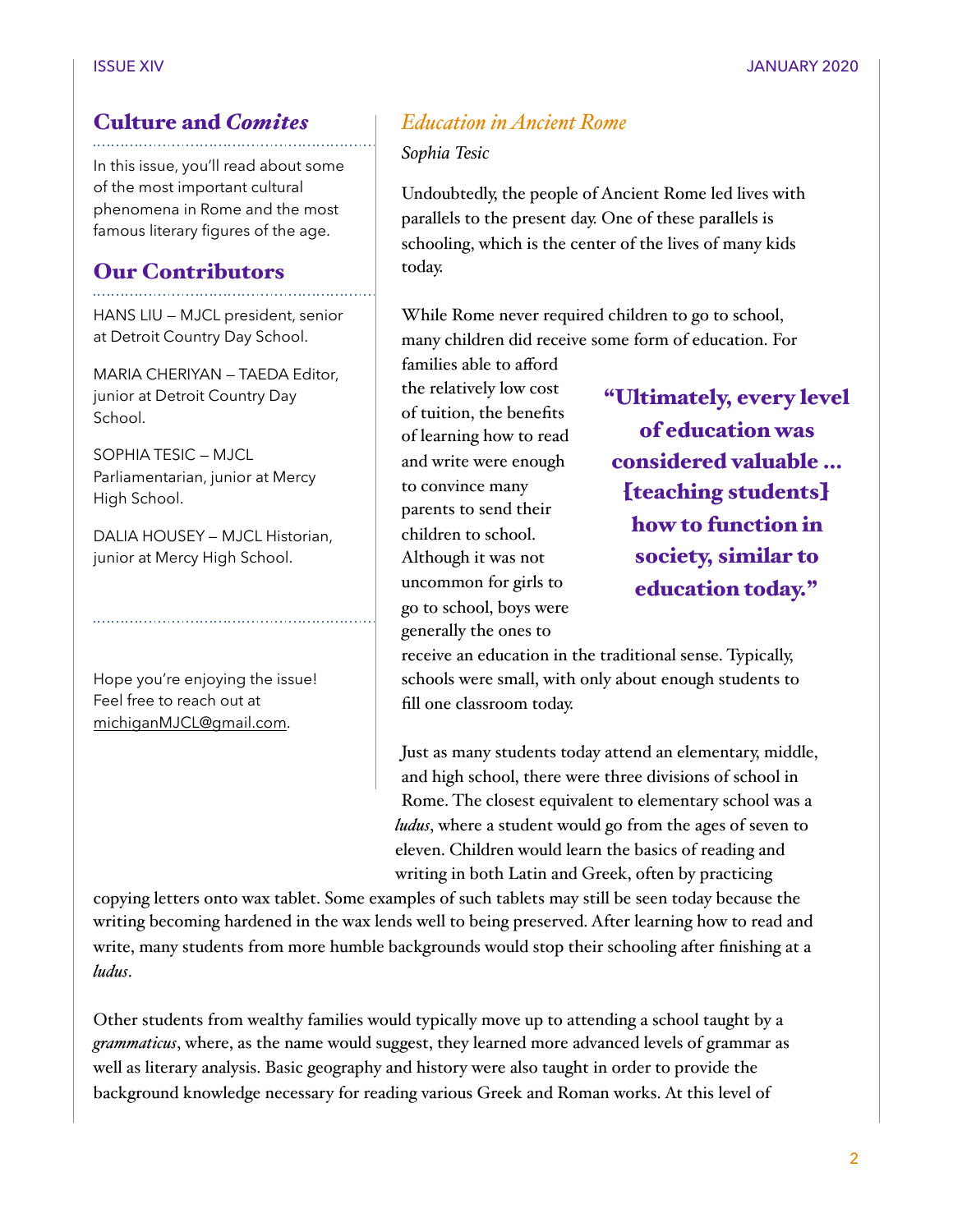schooling, competition between students was encouraged. Successfully completing impromptu assessments was the way in which many students measured their achievement and compared themselves to their peers.

Finally, a small group of students moved onto the last level of education in Rome. Taught by a rhetor, the focus of this level was to teach students effective public speaking. Public speaking was important because the students who reached this level of education would most likely deal with law and government as adults. Ultimately, every level of education was considered valuable in Rome and the goal of each level was to teach students how to function in society, similar to education today. ■

#### *Roman Baths*

*Dalia Housey* 

One facet of Roman life I have always found interesting is their public baths. Going to the baths was a favorite past time of Romans. Not only were the baths used to maintain hygiene, but people also went their to improve social relations. One such large and famous bath are the Baths of Caracalla. The Baths of

"The cisterns held an estimated 2,113,376 gallons of water (8,000,000 million liters) … the baths were used… up until the year 537."

Caracalla are the second largest of the baths in Rome; the largest are the Baths of Trajan, however, the Baths of Caracalla are in much better shape.

Constructed between the years 212 and 216 under the direction of Marcus Aurelius Antoninus Augustus, more commonly known as Emperor Caracalla. The Baths of Caracalla were built on an artificial platform that covers an area of 1,076,391 square feet  $(100,000 \text{ m} \wedge 2)$ . At any single time the baths could hold about 1,600

bathers, and around 8,000 a day. Due to the volumes of people using the baths the cisterns held an estimated 2,113,376 gallons of water (8,000,000 million liters). The baths were used until the sixth century up until the year 537; they were shut down after the aqueducts that supplied water to the city were destroyed by Barbarians.

Despite just under \$400,000 of restoration, the remains of the baths were well preserved. In fact, when built most walls were just over a 130 feet tall (40 m), and before the restoration some of the baths walls were still around 100 ft (30 m) tall. The preservation of the baths is very impressive especially considering the baths are now 1,804 years old, also considering the fact that the baths were affected by a large earthquake in 847 which destroyed part of the structure.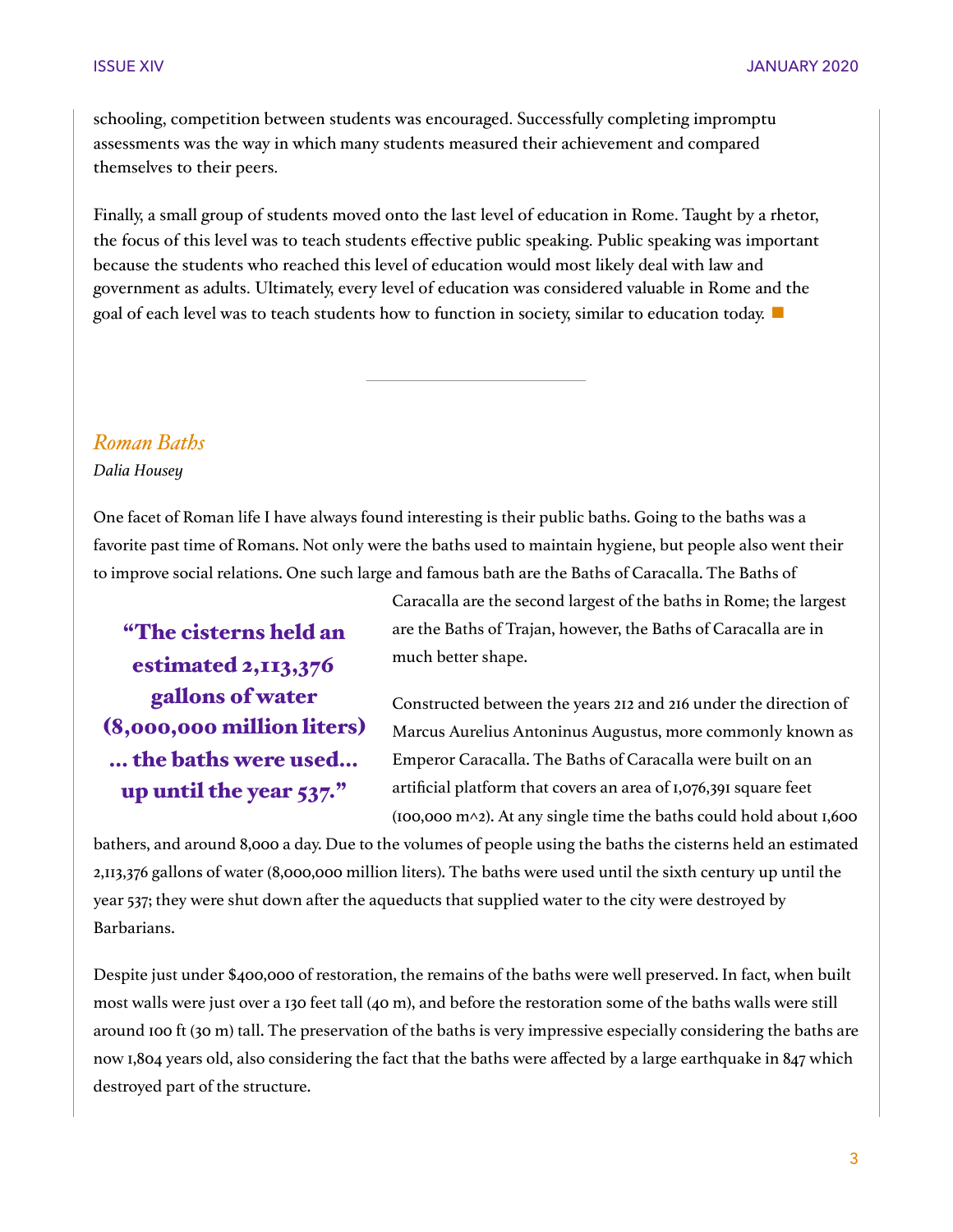The extensive and beautiful Baths of Caracalla are still open today for tours. For just a small admission fee, you can go on a selfguided tour of this ancient masterpiece. It is a wonderful place to visit if ever in the area!  $\blacksquare$ 



THE BATHS OF CARACALLA; SOURCE: [www.afar.com/places/baths](http://www.afar.com/places/baths-of-caracalla-rome)-of-caracalla-rome

#### Hadestown *and Homeric Hymns: the Role of Persephone*

#### *Maria Cheriyan*

In the spring of 2019, the jazz/gospel musical *Hadestown* took Broadway by storm. Perhaps the date is fitting; given the myth of Orpheus and Eurydice that *Hadestown* retells, the main antagonist Hades, and his wife Persephone, the musical's theme of death and rebirth arrived right when winter began to fade away. (Let's hope winter doesn't last long in Michigan, too…)

As someone who studies the classics, though, I wanted to see how closely *Hadestown* stuck to the original

"The messages of both the myth and the musical are universal — spanning from the 7th century BC in Greece to modern-day America."

myth. Set in a Great Depression-era world, *Hadestown* tells the story of how a boy in suspenders named Orpheus tries to save his lover Eurydice from the mining camp of Hadestown, equipped only with a guitar and advice from Hermes. Hades is a tycoon of industry and production who orders his employees in the land of the dead — who have lost their souls and individuality due to their work — to build an endless wall. All of this sounds pretty familiar, but what stood out to me was the role of Persephone. In the original myth, Persephone was only present as the second person who heard Orpheus' case (along with Hades). In the

musical, however, Persephone is vibrant, making use of her time on earth to host wild parties before returning on the train to Hadestown, and lamenting how her marriage with Hades has fallen apart due to his increasing greed.

To be able to look at the differences in Persephone's character — and maybe figure out why the composer Anaïs Mitchell wrote her the way she did — I went back to one of the original Greek "death and rebirth" stories, the Homeric Hymn to Demeter (the translation I used, by Diane Raynor, is available for free here: <https://tinyurl.com/tp62nfa>). The Homeric Hymns are a series of 33 poems to the gods thought to have been written in the 7th or 6th century BC, around when the *Iliad* and *Odyssey* were recorded. They range from 3 to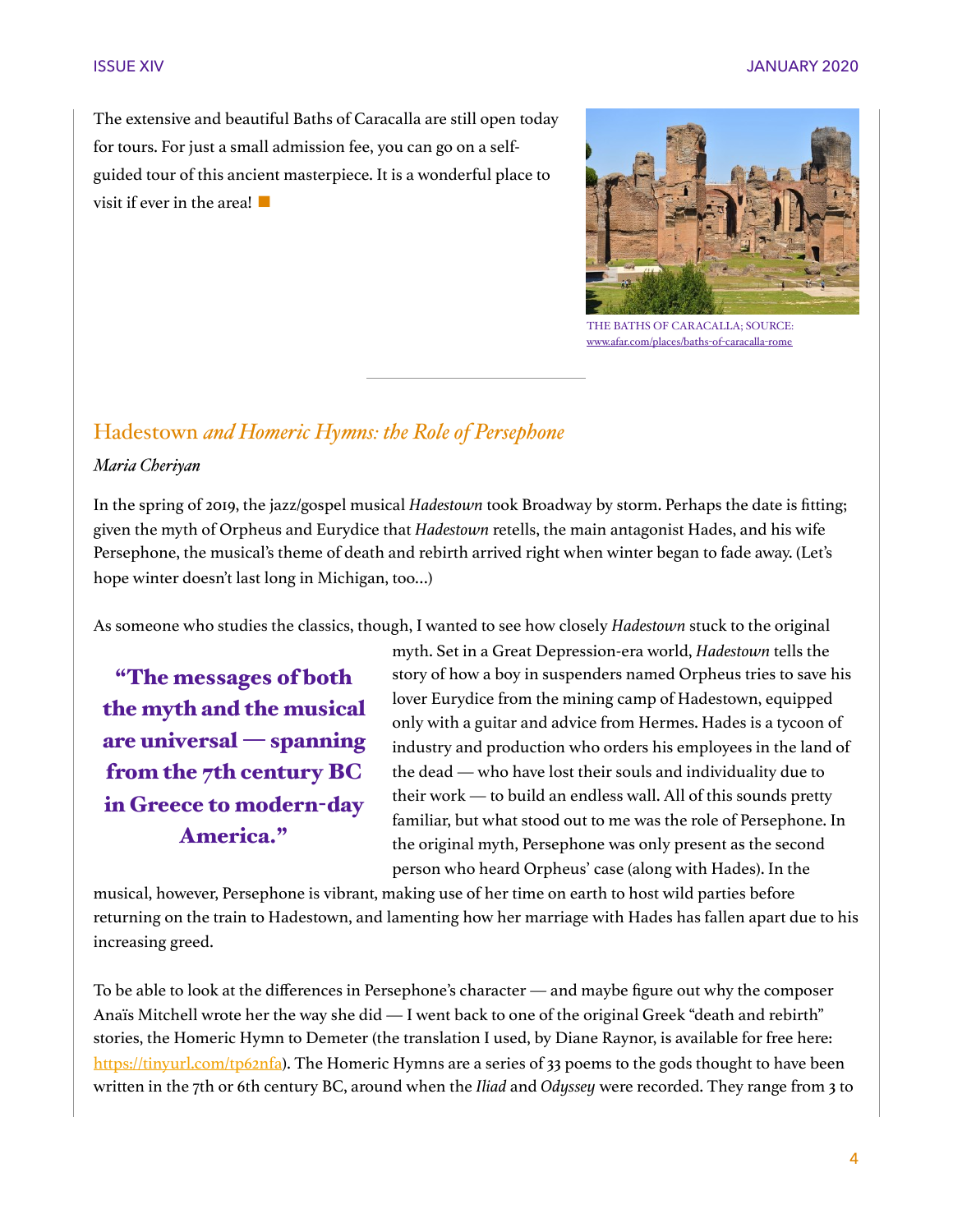over 500 lines long (talk about variety!); the Hymn to Demeter is one of the longer ones, at 495 lines. It tells the story of how Persephone was stolen and Demeter's quest to find her.

After the inciting incident of the poem — when Persephone is stolen — the poet describes Demeter's long journey to find her daughter. For "nine days, Divine Demeter wandered the earth," only stopping on the tenth day to talk to Hekate (l. 58). The stanza in the poem dedicated to Demeter's journey reminded me of the song *Wait for Me* in Hadestown, where Orpheus is searching for Eurydice (please listen to it, it's wonderful!) Both characters exhibit an unwavering passion that even surpasses death to find their loved ones.

Towards the end of the poem, Hades lets Persephone go from the underworld freely, only advising her that

she would be well taken care of if she stayed with him. However, Hades uses her joy at the good news to distract her and feed her a pomegranate, binding Persephone to him forever. In *Hadestown* — and the broader myth of Orpheus and Eurydice — Hades also lets Orpheus go from the underworld with his lover, but there's a catch; Orpheus can't look back at Eurydice and has to trust Hades that he'll let her go too. Hades takes advantage of Orpheus' love and concern for Eurydice to ensure that he'll look back, thus making Orpheus' mission a failure. In both cases, human emotions — joy and love — separate the protagonists from their loved ones.



*WAIT FOR ME* SCENE; SOURCE: [https://](https://www.wsj.com/articles/hot-hadestown-wins-eight-tonys-including-best-musical-11560138492) [www.wsj.com/articles/hot](https://www.wsj.com/articles/hot-hadestown-wins-eight-tonys-including-best-musical-11560138492)-hadestown-wins-eight-tonysincluding-best-musical-[11560138492](https://www.wsj.com/articles/hot-hadestown-wins-eight-tonys-including-best-musical-11560138492)

But despite this, Persephone lets "hope yet charm her strong mind though she grieve[s]" (37). Hope that things will get better tides Persephone through all of this; eternal and determined hope also characterize Eurydice in the musical and even the tone of *Hadestown* itself. The musical opens with the narrator Hermes declaring that he knows the tale of Orpheus and Eurydice is a tragedy, but by singing it again, he hopes to bring more happiness into it and renew the hope that things can change.

Persephone, like Orpheus and Eurydice, is a character deeply connected to the themes of hope, death, rebirth, and humanity in *Hadestown,* as we've seen through the Homeric Hymn. It reinforces the theme of the musical to have added her as a character in the myth, since her story directly parallels that of Orpheus and Eurydice; Anaïs Mitchell really did her research. Either that, or the messages of both the myth and the musical are universal — spanning from the 7th century BC in Greece to modern-day America.  $\blacksquare$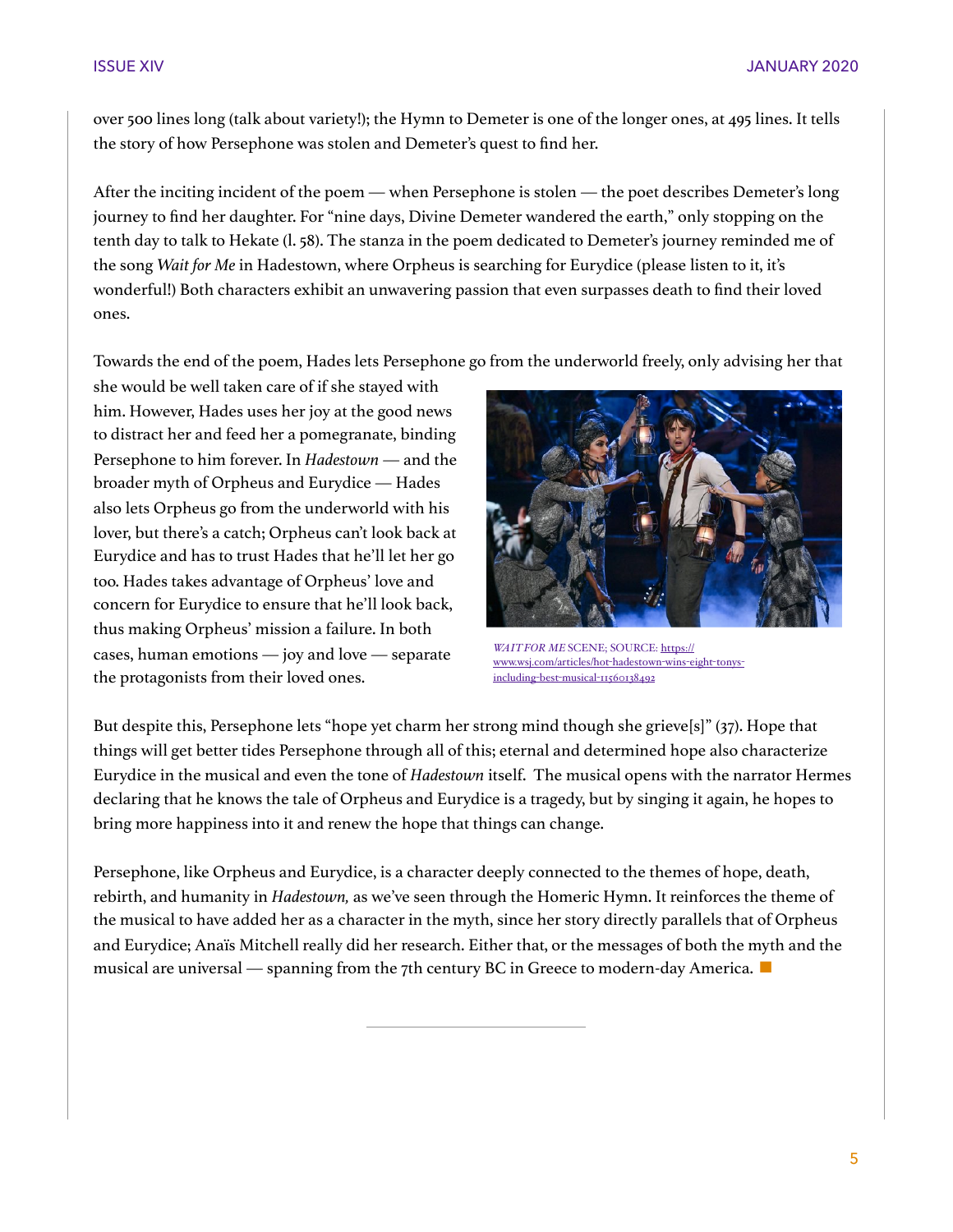#### *AP Latin and Certamen Review*

#### *Hans Liu*

Happy Year 2020 everyone! Hopefully, everyone is enjoying the New Year and New Decade! A new year brings new fun: spring conference and the AP Exam (This is not as fun but knowledge from Certamen might be helpful).

Certamen is more than knowing trivia facts; it is about collecting knowledge. As the god of beginnings and transitions, Janus hopes that you all will have prosperous years to come even after all the crazy events of the past decade.

There are many areas that Certamen could cover ranging from grammar to mythology, to history, just to name a few. The AP syllabus only covers certain aspects of Vergil's *Aeneid* and Caesar's *De Bello Gallico*. This article is meant to serve as a review for the figures mentioned in both Vergil and Caesar while also providing some possible clues that might be used in Certamen.

Disclaimer: This article can be used no matter if you plan on doing Certamen or the AP. This is just for knowledge collecting only!  $\blacksquare$ 

|          | Full of Pietas (devotion to family, state, and Gods), |
|----------|-------------------------------------------------------|
| Aeneas   | son of Venus and Anchises, father of Ascanius         |
|          | (Iulus), Husband of Creusa (and later Lavinia),       |
|          | originally Trojan, meets Dido in Carthage, side       |
|          | kick is Achates, loses his helmsman Palinurus,        |
|          | Hector makes him cultural heir of Troy, denies the    |
|          | fact he married Dido, goes to the Underworld, got     |
|          | the Golden Bough, makes it to Italy and befriends     |
|          | Evander, Evander trusts his son Pallas to him,        |
|          | main rival is Turnus, kills Turnus at the end         |
| Anchises | Father of Aeneas, dies in Sicily before the Trojans   |
|          | reached Carthage, has funeral games in honor of       |
|          | him in Sicily, meets Aeneas in the underworld to      |
|          | show him Rome's potential and also tragedies          |

*The Aeneid (books 1, 2, 4, and 6)*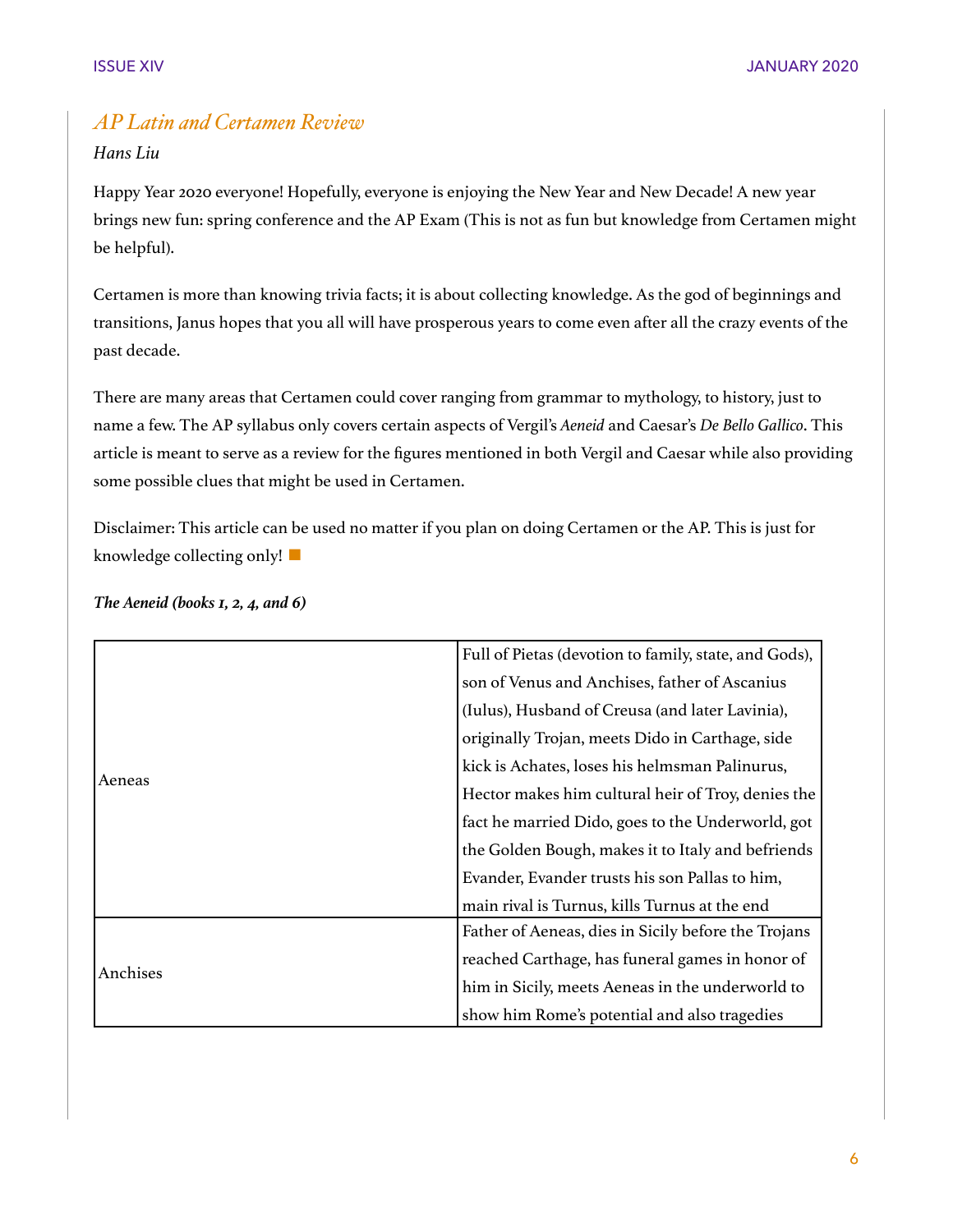| Ascanius      | Aeneas' son with Creusa and rightful heir, Cupid     |
|---------------|------------------------------------------------------|
|               | pretended to be him in order to charm Dido, given    |
|               | the name Iulus by Vergil in order to connect         |
|               | Aeneas' family to Augustus' family                   |
|               | Queen of Carthage from Phoenicia, escaped from       |
|               | her brother Pygmalion because he killed her crazy    |
|               | rich husband Sychaeus, swore an oath of loyalty      |
|               | to Sychaeus, fell in love with Aeneas after Cupid    |
| Dido          | disguised as Ascanius weakened the oath, claimed     |
|               | to have married Aeneas after the hunt, kills herself |
|               | after Aeneas leaves with his sword, ignores Aeneas   |
|               | in the Underworld, original name was Elissa,         |
|               | Dido means the wanderer                              |
|               | Sister to Dido, told Dido to fall for Aeneas since   |
|               | "the dead don't really have any feelings", also told |
| Anna          | Dido to weave in the causes of delay, Dido sends     |
|               | her out with a "shopping list of herbs", in the      |
|               | original story she falls in love with Aeneas         |
| Iarbas        | A noble savage, son of Zeus Ammon and a              |
|               | nymph, warned Jupiter that Aeneas was not doing      |
|               | his duty, wanted to marry Dido but she refused,      |
|               | negotiated that Carthage be a city with how much     |
|               | land encompassed by an oxhide                        |
| Cumaean Sibyl | Aeneas' guide to the underworld, could only be       |
|               | persuaded with a golden branch, only got her gift    |
|               | of prophecy after agreeing to Apollo and then        |
|               | rejecting him                                        |
| Juno          | Main villain of the story, Chief Goddess of          |
|               | Carthage, fought for Greeks in the Trojan War,       |
|               | championed Dido and then later Turnus, asked         |
|               | Aeolus to unleash winds to destroy Aeneas' fleet,    |
|               | wants to do anything to prevent Aeneas from          |
|               | reaching Italy                                       |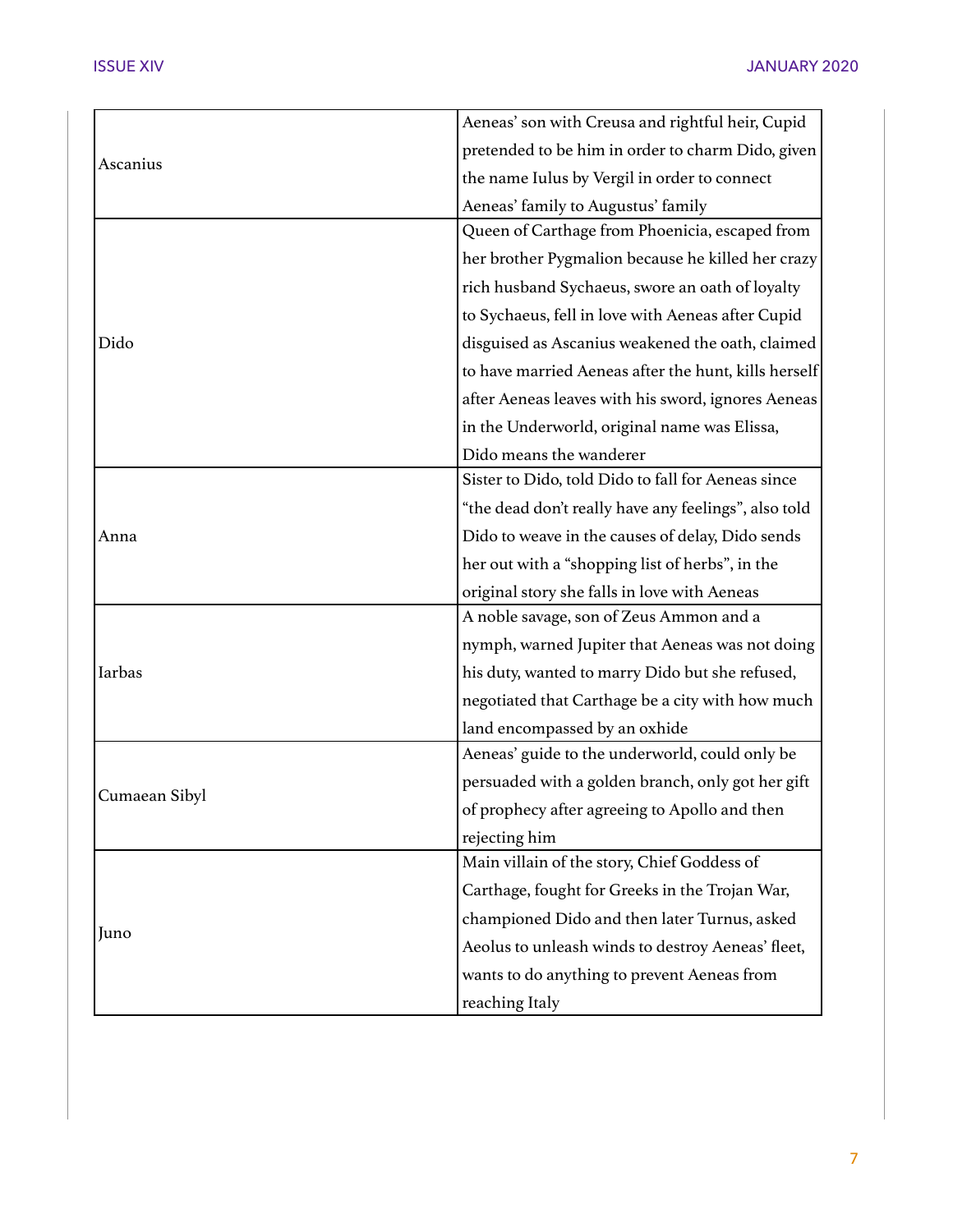8

| Venus   | Mother of Aeneas, was injured by Diomedes             |
|---------|-------------------------------------------------------|
|         | twice, daughter of Jupiter, poofed up a cloud so      |
|         | that Aeneas could escape from Diomedes in Troy        |
|         | and enter Carthage without being seen                 |
| Laocoon | Sacrificing a bull before death, sacrifice becomes    |
|         | sacrifice, Trojan priest who saw the horse was a      |
|         | ploy, tried warning the Trojans, he and his two       |
|         | sons were killed by two snakes sent by Minerva,       |
|         | had to die, Whatever it is, I fear the Greeks even    |
|         | bearing gifts                                         |
|         | Name means tricky one, "defected" from the            |
| Sinon   | Greeks to tell the Trojans about the horse, claimed   |
|         | Greeks bring gifts and it is ok if the city walls are |
|         | opened and torn down                                  |
| Turnus  | Villain of the latter half of the poem, compared to   |
|         | a lion, promised to marry Lavinia before Aeneas       |
|         | arrived in Italy, Rutuli King, killed by Aeneas after |
|         | seeing Pallas' belt                                   |
| Evander | Founded a city near Tiber called Pallantium, hates    |
|         | the Latin people, allies with Aeneas, entrusts his    |
|         | son Pallas to Aeneas' care                            |
| Pallas  | Son of Evander, killed by Turnus, Turnus takes        |
|         | his belt as a spoil, avenged by Aeneas                |

#### **Caesar's** *De Bello Gallico*

|                     | Nephew of Marius, builds a wall while trying to     |
|---------------------|-----------------------------------------------------|
|                     | stop the Helvetians from crossing, narrator of the  |
|                     | work, refers to himself in the third person, claims |
|                     | to be a military genius but is not that great a     |
|                     | general, much better politician, royally messes up  |
| Gaius Julius Caesar | invasion of Britain because of bad intel but never  |
|                     | claims it was his fault member of the first         |
|                     | triumvirate, finishes his conquest of Gaul and then |
|                     | fights his son in law and former friend Pompey,     |
|                     | defeats Pompey, makes himself dictator for life but |
|                     | is killed on the Ides of March                      |